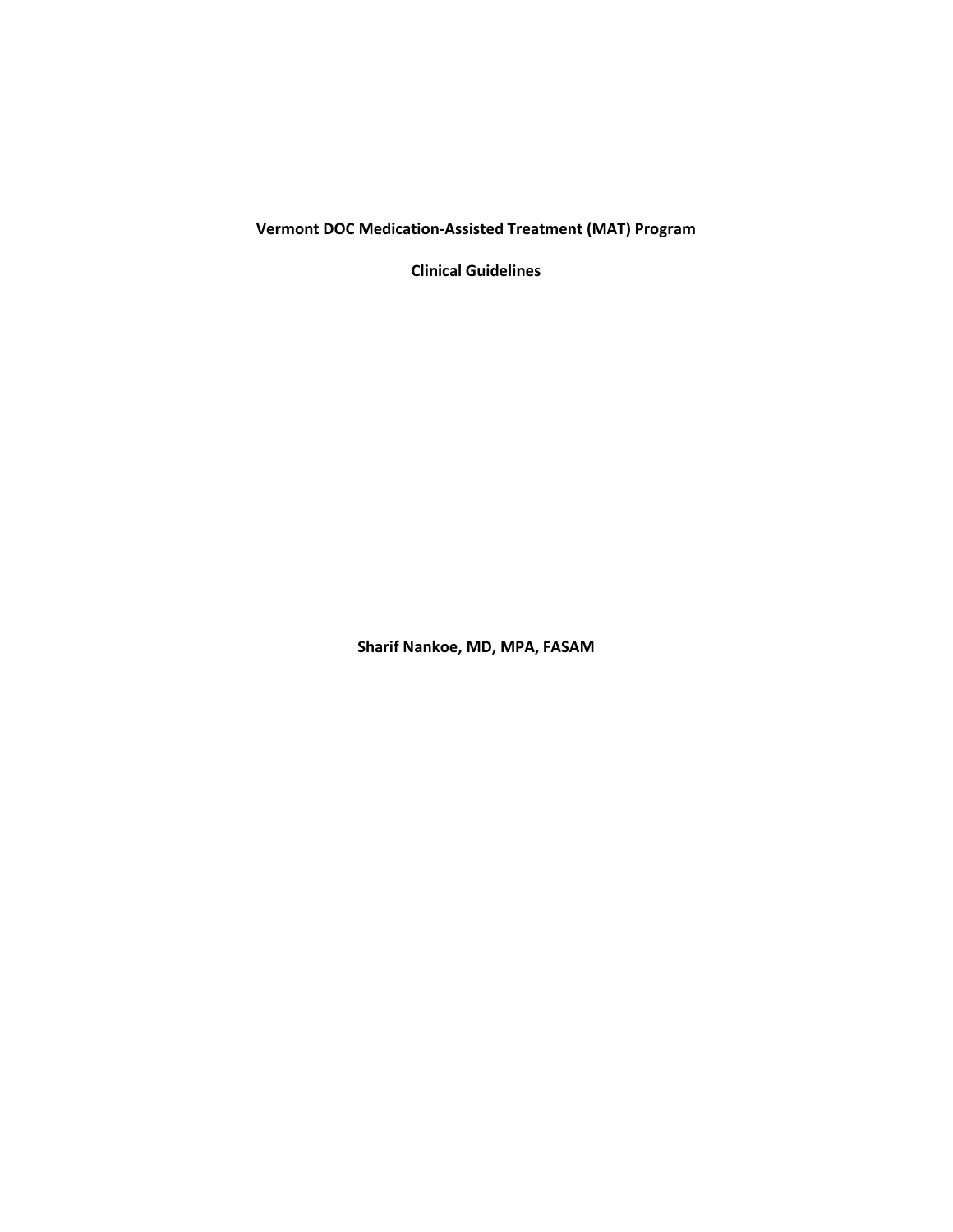**Treatment guidelines do not apply to all patients. Please use your clinical judgment, and always document the clinical rationale for your treatment decisions.**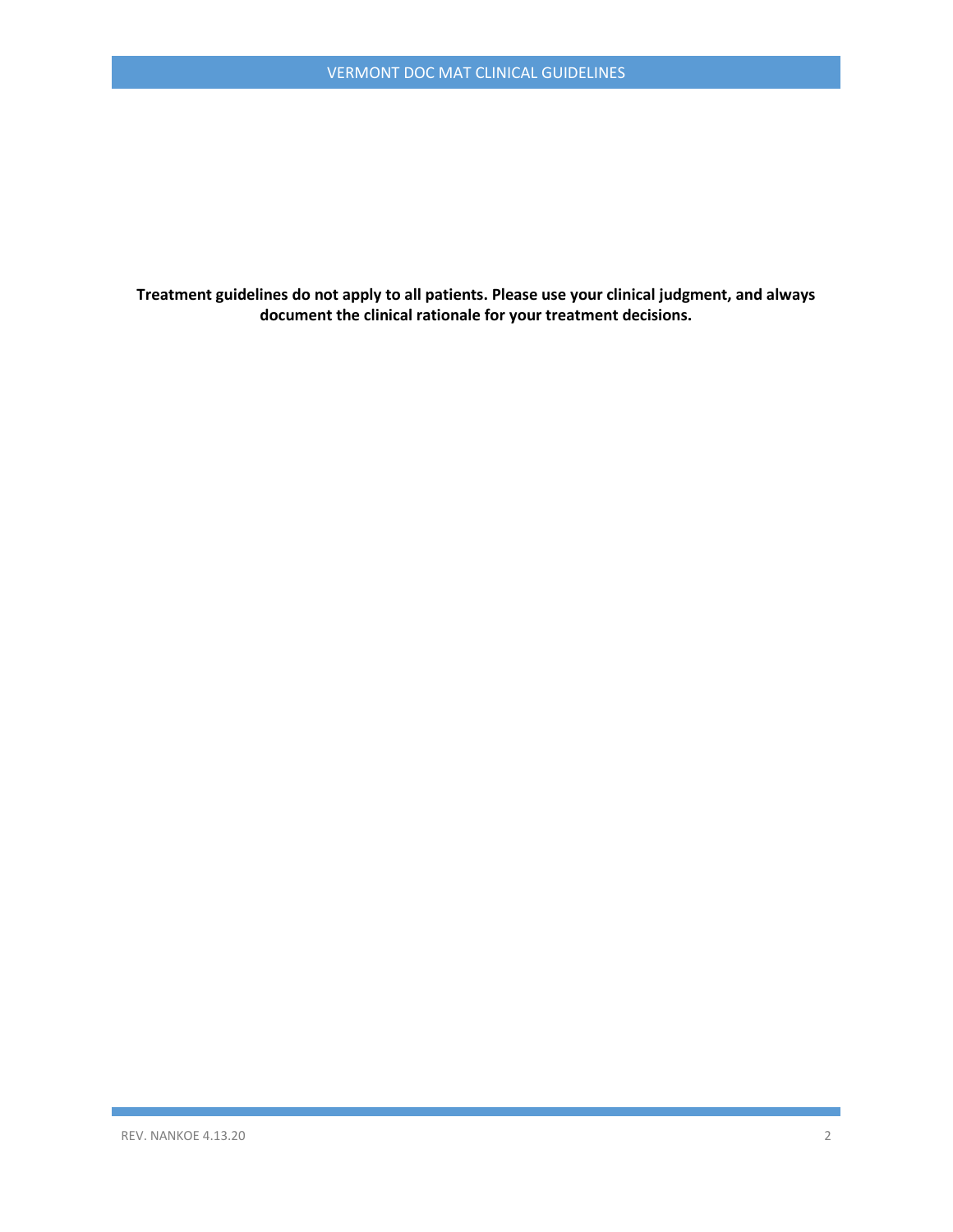# Table of Contents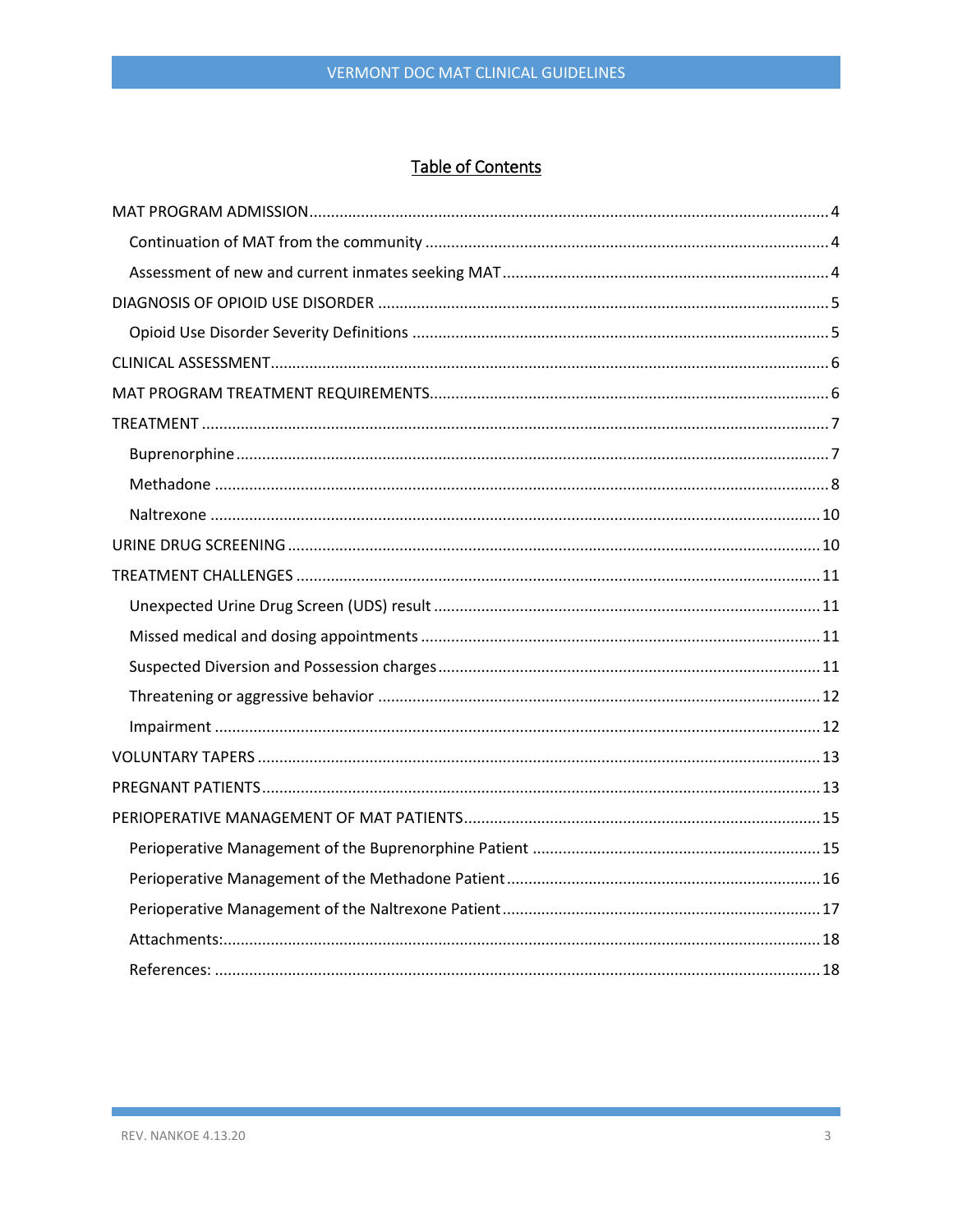## <span id="page-3-0"></span>**MAT PROGRAM ADMISSION**

All patients with Opioid Use Disorder (OUD) will be admitted to the Vermont DOC Medication-Assisted Treatment (MAT) Program, and will receive treatment for as long as medically necessary, in accordance with Vermont Act 176 and evidence-based best practices.

#### <span id="page-3-1"></span>**Continuation of MAT from the community**

1. All patients with a history of OUD and in active community treatment, verified with the community provider/pharmacy, will be admitted to the MAT Program for continuation of their treatment modality (buprenorphine, methadone, naltrexone, and/or evidence-based behavioral health services for substance use disorder).

#### <span id="page-3-2"></span>**Assessment of new and current inmates seeking MAT**

1. All new individuals coming into Vermont correctional facilities are assessed at entry using a validated screening tool for substance use disorders based on DSM-5 criteria. All current inmates seeking treatment for OUD can request an assessment via the established sick-call process and will be given the same validated screening tool. If the screening tool is positive for opioids, further history is collected and reviewed by a MAT medical provider. MAT medical providers diagnose OUD and determine appropriate treatment.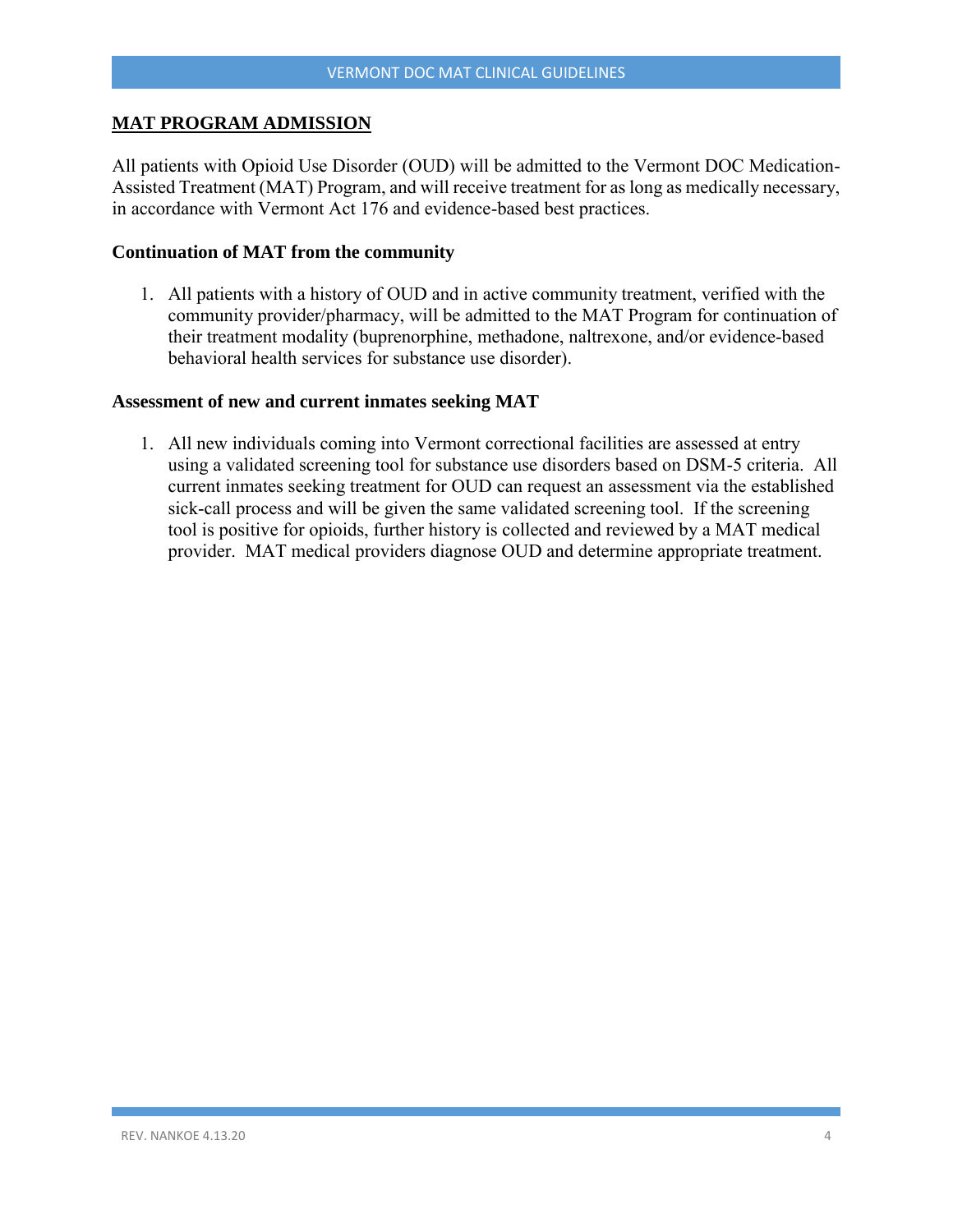#### <span id="page-4-0"></span>**DIAGNOSIS OF OPIOID USE DISORDER**

Diagnosis of OUD is based on criteria outlined in the Diagnostic and Statistical Manual of Mental Disorders,  $5<sup>th</sup>$  edition (DSM-5). OUD is defined as a problematic pattern of opioid use leading to clinically significant impairment or distress, as manifested by at least two of the following criteria, occurring within a 12-month period:

- 1. Opioids are often taken in larger amounts or over a longer period than was intended.
- 2. There is a persistent desire or unsuccessful efforts to cut down or control opioid use.
- 3. A great deal of time is spent in activities necessary to obtain the opioid, use the opioid, or recover from its effects.
- 4. Craving, or a strong desire or urge to use opioids.
- 5. Recurrent opioid use resulting in a failure to fulfill major role obligations at work, school, or home.
- 6. Continued opioid use despite having persistent or recurrent social or interpersonal problems caused or exacerbated by the effects of opioids.
- 7. Important social, occupational, or recreational activities are given up or reduced because of opioid use.
- 8. Recurrent opioid use in situations in which it is physically hazardous.
- 9. Continued opioid use despite knowledge of having a persistent or recurrent physical or psychological problem that is likely to have been caused or exacerbated by the substance.
- 10. Tolerance, as defined by either of the following:
	- a. a need for markedly increased amounts of opioids to achieve intoxication or desired effect;
	- b. markedly diminished effect with continued use of the same amount of an opioid.
- 11. Withdrawal, as manifested by either of the following:
	- a. the characteristic opioid withdrawal syndrome;
	- b. the same (or a closely related) substance are taken to relieve or avoid withdrawal symptoms.

"Yes" response to items 1-9: 1 point

"Yes" response to 10a and/or 10b: 1 point total for question 10

"Yes" response to 11a and/or 11b: 1 point total for question 11

#### <span id="page-4-1"></span>**Opioid Use Disorder Severity Definitions**

The validated assessment tool currently being used in our system to evaluate an inmate for the presence of DSM-5 criteria is the TCU-5. The score on the TCU-5 translates to an equal score on the DSM-5. Both correspond to the following OUD severity definitions:

- 1. Mild Opioid Use Disorder: Presence of 2-3 symptoms (score of 2-3)
- 2. Moderate Opioid Use Disorder: Presence of 4-5 symptoms (score of 4-5)
- 3. Severe Opioid Use Disorder: Presence of 6 or more symptoms (score of 6 or more)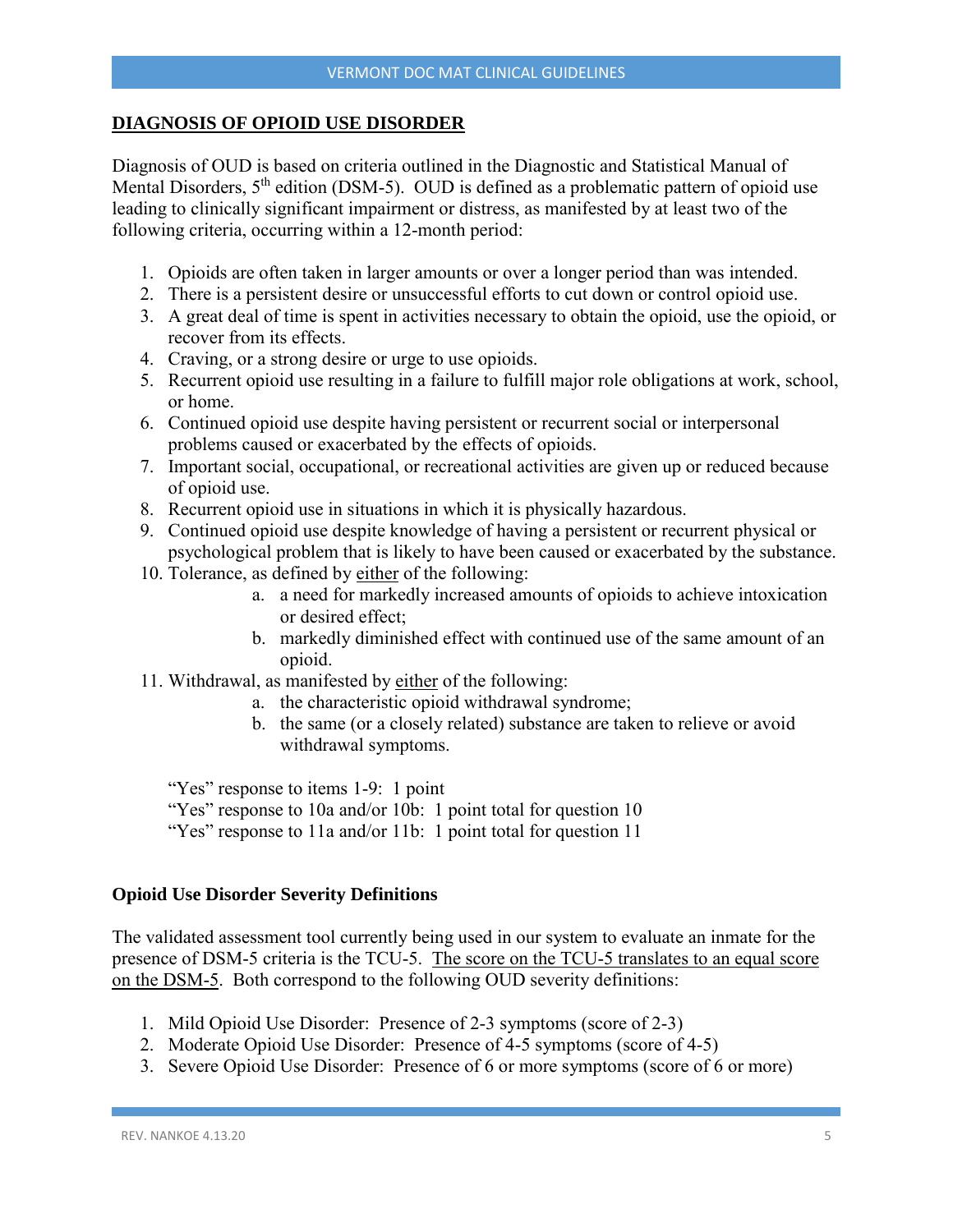### <span id="page-5-0"></span>**CLINICAL ASSESSMENT**

The following information is reviewed by the MAT medical provider in making the diagnosis of opioid use disorder and determining appropriate treatment:

- 1. Patient meets criteria for the diagnosis of mild/moderate/severe opioid use disorder, based on DSM-5 diagnostic criteria and scoring.
- 2. Evidence of current or past opioid use through UDS records (i.e., positive urine toxicology screen for opiates, oxycodone, fentanyl, buprenorphine, and/or methadone).
- 3. Community health records supporting or verifying the diagnosis of OUD and/or treatment of OUD and/or related complications, including treatment for an opioid-related overdose.
- 4. Vermont Prescription Monitoring System (VPMS) and other prescription records convey a history of OUD and/or treatment.
- 5. Physical exam findings supporting the diagnosis of OUD, such as active opioid withdrawal or physical evidence of recent injection (e.g. Clinical Opiate Withdrawal Scale (COWS), track marks).
- 6. Drug-related criminal charges related to opioid use, correctional disciplinary reports related to opioid use, loss of facility jobs or removal from facility programming due to opioid use.

# <span id="page-5-1"></span>**MAT PROGRAM TREATMENT REQUIREMENTS**

Participation in the MAT Program required adherence to the following:

- 1. Sign the MAT Patient Agreement.
- 2. Sign the Informed Consent for Buprenorphine, if appropriate.
- 3. Patients in federal custody, out of state compact agreements, ICE, or facing incarceration outside of Vermont state must sign an acknowledgement to accept the risk of being moved out of state while receiving MAT, which may result in treatment disruption or termination.
- 4. Engagement with the individualized treatment plan, including:
	- a. Attendance at dosing and all scheduled appointments.
	- b. Engagement with evidence-based behavioral health services for substance use disorder, if elected or if part of treatment plan.
	- c. Provide urine drug screens when requested.
- 5. The MAT medication is taken as prescribed and in accordance with the medication administration procedure.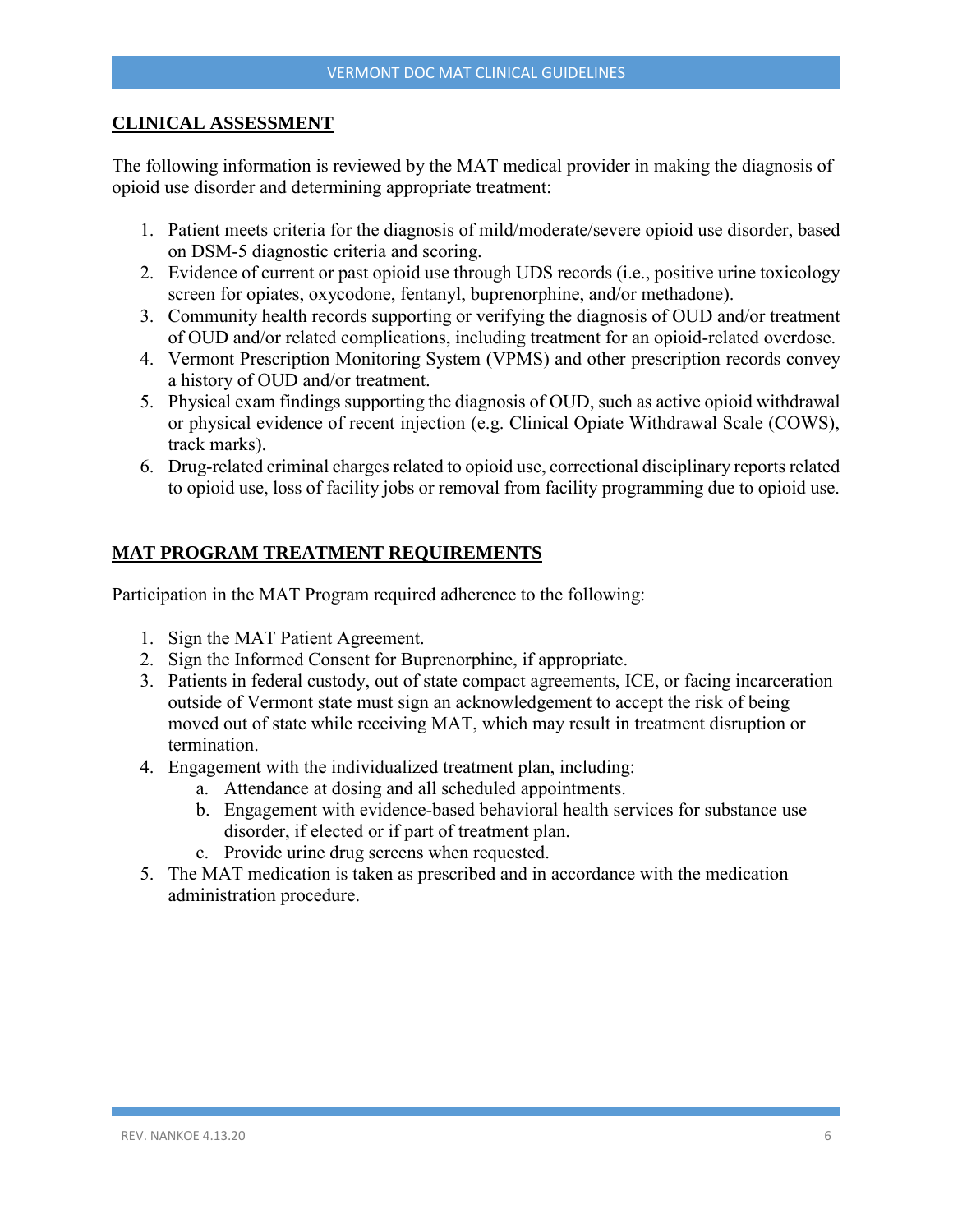## <span id="page-6-0"></span>**TREATMENT**

All patients with a diagnosis of OUD will be offered treatment for as long as medically necessary. Treatment will consist of the following modalities:

- 1. Buprenorphine
- 2. Methadone
- 3. Naltrexone
- 4. Evidence-based behavioral health services for substance use disorder

# **For clinical guidance, MAT Medical Providers can refer to the ASAM National Practice Guideline for the Treatment of Opioid Use Disorder, 2020 Focused Update.**

- 1. Medical providers take multiple factors into account when deciding which modality to use in a given case, including the patient's medication preference and motivation for change, the severity of opioid use, other substances used in conjunction with opioids, cooccurring psychiatric and medical conditions, prior history and response to MAT, and currently prescribed medications.
- 2. For moderate to severe OUD, treatment with first-line medications (buprenorphine, methadone, extended-release naltrexone) is recommended. Shared decision-making between the medical provider and patient is critical. While oral naltrexone is not superior to placebo in treatment retention or preventing illicit opioid use, it is helpful in transitioning to extended-release naltrexone, which may be offered 7 days prior to release.
- 3. Evidence-based behavioral health services for substance use disorder are offered in conjunction with first-line medications, but will not be required to receive first-line medications.
- 4. Evidence-based behavioral health services for substance use disorder alone, or in conjunction with oral naltrexone, may be indicated if a patient has a mild opioid use disorder, has a history of prior success using this modality alone, is highly motivated for treatment and has good premorbid function, or if the patient has a strong preference for psychosocial treatment despite education on the superior efficacy of the first-line medications. Shared decision-making between the medical provider and patient is critical.

#### <span id="page-6-1"></span>**Buprenorphine**

- 1. For clinical guidance, MAT Medical Providers can refer to the ASAM National Practice Guideline for the Treatment of Opioid Use Disorder, 2020 Focused Update.
- 2. A patient must be seen face-to-face (i.e. in person or via telehealth) by a buprenorphinewaivered provider for all new buprenorphine inductions.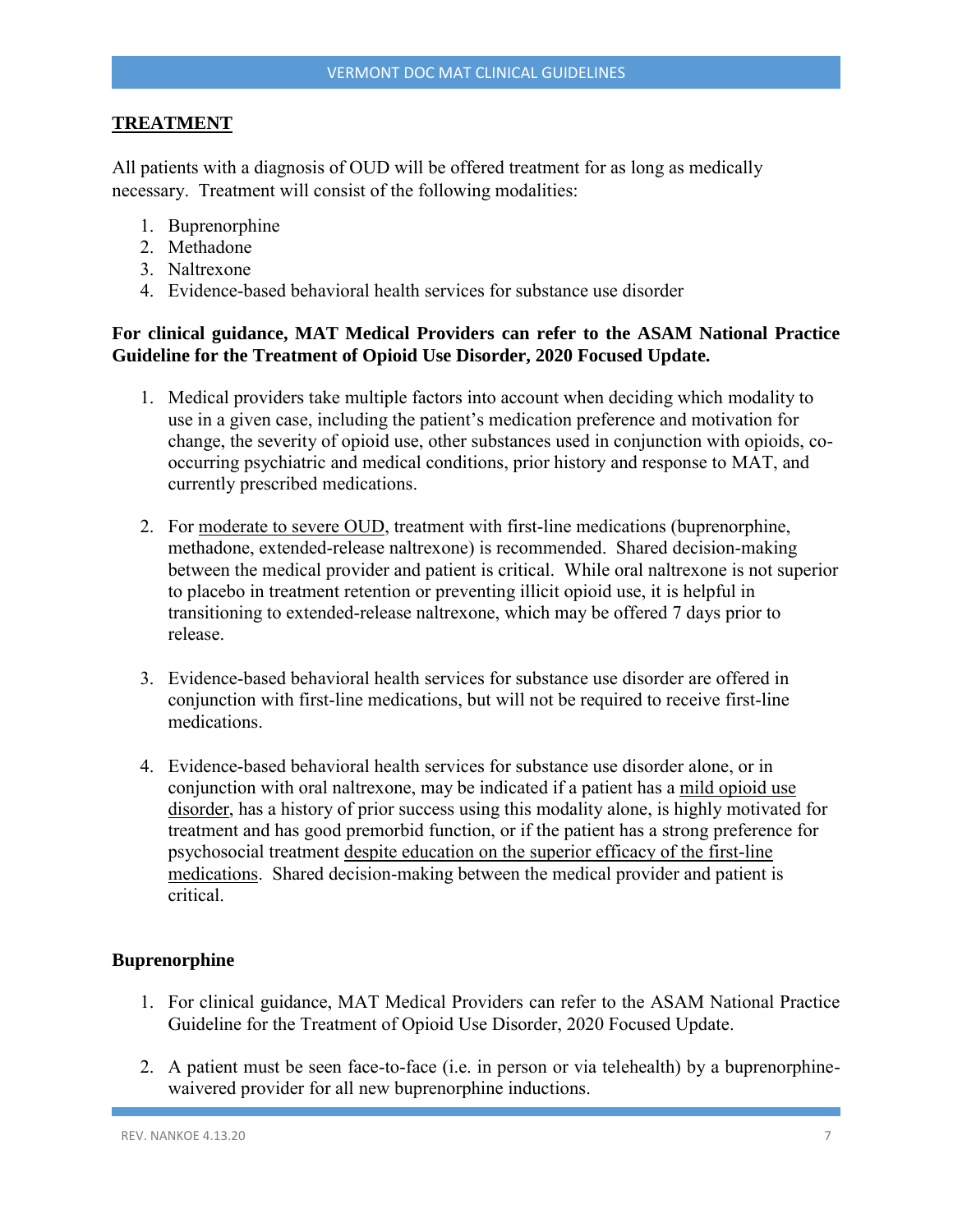- 3. The on-call MAT Medical Providers will prescribe medications for withdrawal symptoms, if clinically appropriate, until the patient can be seen face-to-face for buprenorphine induction.
- 4. For patients with OUD in active treatment with buprenorphine in the community, The MAT Medical provider can continue the verified dose of buprenorphine, without a faceto-face appointment, up to the FDA-approved maximum dose of 24mg/day.
	- a. The on-call buprenorphine-waivered provider can write for a covering community buprenorphine prescriptions for 30 days. After 30 days, a face-to-face visit with a buprenorphine-waivered medical provider is required to continue the prescription.
- 5. If a patient is on the subcutaneous injection form of buprenorphine in the community, the patient will be transitioned to sublingual buprenorphine while incarcerated.
- 6. The MAT Team will ensure that a Vermont Prescription Monitoring System (VPMS) query is completed and the findings documented in the medical record.
- 7. Patients initiated on buprenorphine during incarceration can be increased by facility medical providers up to a dose of 16mg, with the following exceptions:
	- a. Authorization can be obtained from the MAT Medical Director for buprenorphine dose increases above 16mg/day, to a maximum of 24mg/day.
	- b. Pregnant women on buprenorphine can have their dosage of buprenorphine increased above 16mg/day, not to exceed 24mg/day,
- 8. Requests for dose adjustments are initiated by the inmate by putting in a sick slip, and if non-acute, triaged by nursing to the MAT Team. The MAT Team will work with the inmate to fill out a Treatment Adjustment Form, which will be submitted to the waivered medical provider of record for evaluation and medication orders.
- 9. Per the MAT Care Coordination Policy (attached), re-entry coordination services will work to ensure the patient is able to continue treatment with buprenorphine upon release.

## <span id="page-7-0"></span>**Methadone**

- 1. For clinical guidance, MAT Medical Providers can refer to the ASAM National Practice Guideline for the Treatment of Opioid Use Disorder, 2020 Focused Update.
- 2. Patients with a verified methadone prescription at a Hub will be continued on their documented dose during their incarceration, as clinically appropriate.
	- a. The patient's home Hub that originally generated the prescription will always be the prescriptive authority.
	- b. If the inmate's home Hub is not proximal to the facility they are lodged in, guest dosing with the nearest Hub will be arranged.
	- c. If the patient is moved to another facility: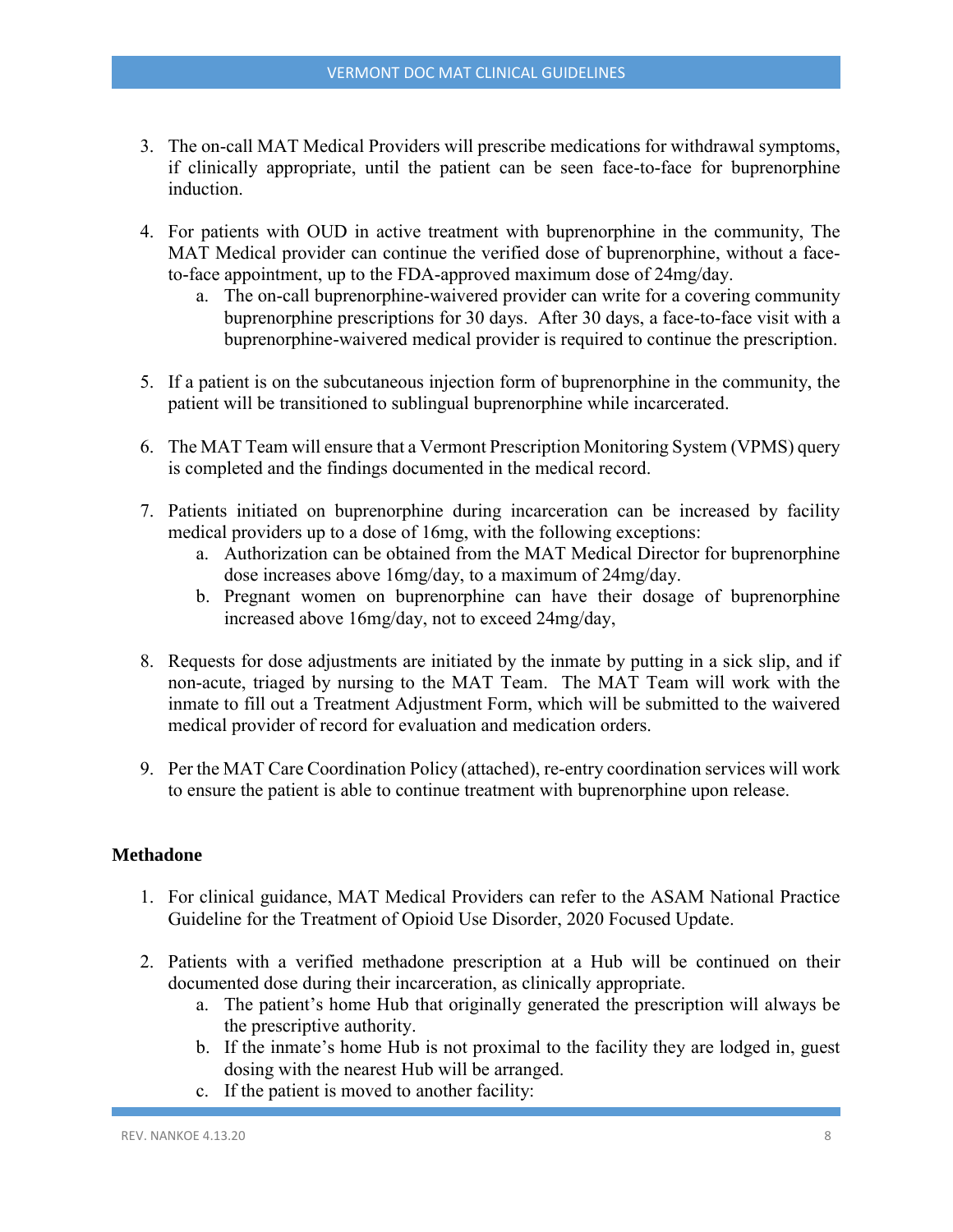- i. Notify the home Hub so that they may facilitate new guest dosing documentation
- ii. Ensure that Hub-dispensed methadone bottles move with the patient,
- iii. Patient may continue to guest dose at prior guest dosing Hub until new guest dosing paperwork is processed.
- 3. The MAT Program will obtain all pertinent records from the Home Hub, including the patient agreement and consent to treat.
- 4. The facility MAT medical provider will review and approve continuation of methadone dosing.
	- a. If there are concerns about continuing methadone dosing (impaired state of an inmate, a UDS with benzodiazepines), the methadone dose will be held and the Hub Medical Director will be contacted for instructions.
	- b. The MAT Medical Director will be notified.
- 5. Inmates for whom initiation with methadone is a medical necessity, as determined by the MAT Medical Director and the patient, the MAT Program will coordinate with a regional Hub for an evaluation.
	- a. Reasons for Hub Referral for Treatment with Methadone:
		- i. Persistent illicit opioid use while on buprenorphine 16mg SL daily.
		- ii. Persistent opioid cravings despite being on buprenorphine 16mg SL daily.
		- iii. Adverse reaction to buprenorphine, (e.g. vomiting, headache, edema, anaphylaxis, etc.).
		- iv. History of persistent illicit opioid use while on buprenorphine, and/or prior treatment success with methadone.
		- v. History of IV use of buprenorphine
		- vi. History of diverting buprenorphine
		- vii. History of OUD and co-occurring chronic pain, with failure to stabilize both with buprenorphine.
		- viii. History of worsening of psychiatric co-morbidities with buprenorphine
- 6. Methadone dose adjustments are done by the home Hub. If an inmate on methadone has problems with their dose, they will submit a sick slip, the home Hub will be contacted, and pertinent requested information will be provided to them. An in-person, video, or telephone appointment will be facilitated if needed. Requested information may include:
	- a. A pre-dose COWS assessment
	- b. A new urine drug screen
	- c. Details for the request for dose adjustment.
- 7. In response to a dose adjustment request, the expectation is that the correctional facility and patient receive clear documentation from the home Hub with their plan of action. As per Vermont law, any changes in medication must be caused into the record and also be provided orally and in writing to the inmate.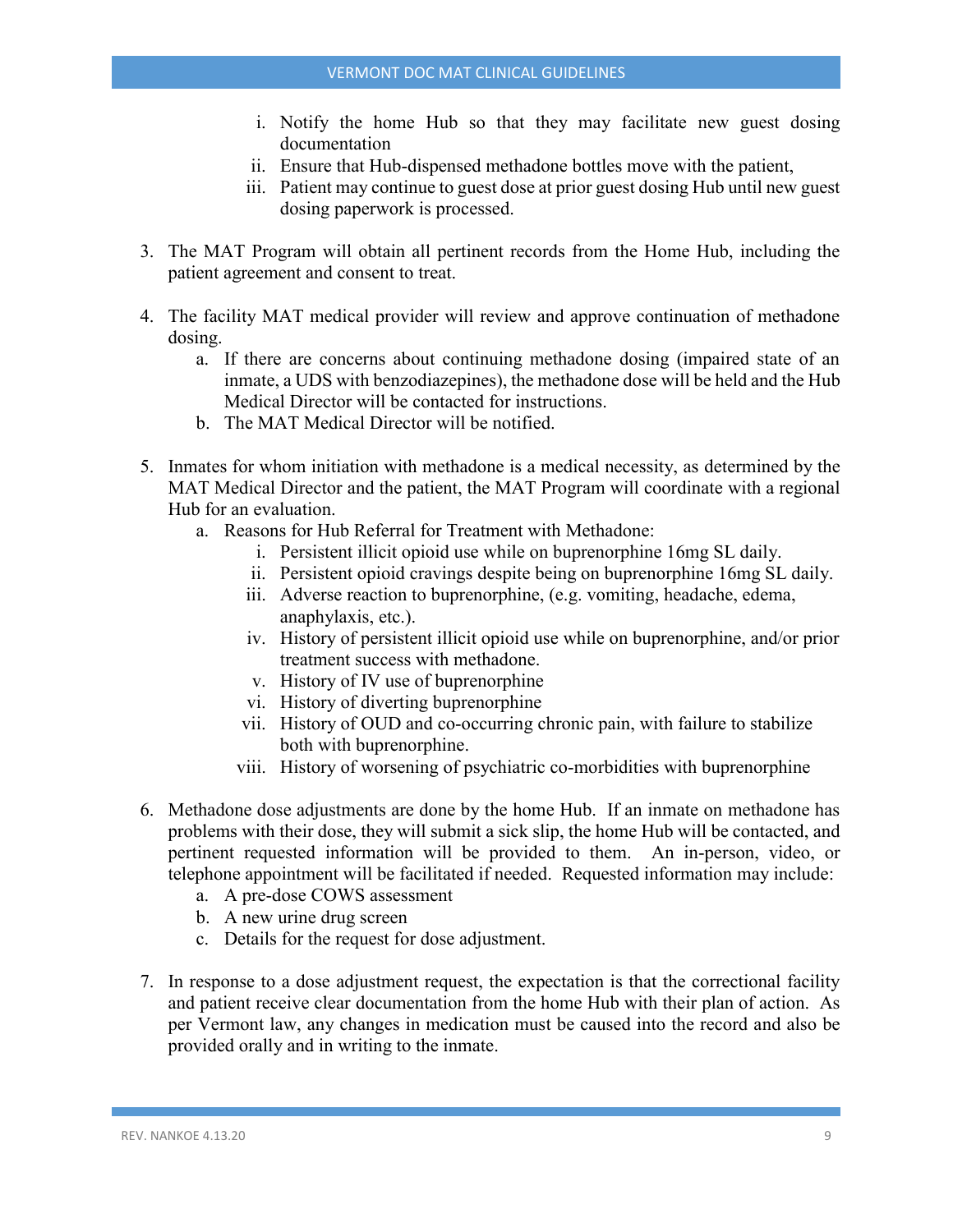8. Per the MAT Care Coordination Policy (attached), re-entry coordination services will work to assure the patient is able to continue dosing at a community Hub upon release.

#### <span id="page-9-0"></span>**Naltrexone**

- 1. For clinical guidance, MAT Medical Providers can refer to the ASAM National Practice Guideline for the Treatment of Opioid Use Disorder, 2020 Focused Update.
- 2. If a patient is on extended-release naltrexone in the community, the patient will be transitioned to oral naltrexone while incarcerated.
- 3. The patient may elect to transition to a naltrexone 380mg intramuscular injection 7 days prior to release, after LFTs have been checked.
- 4. Per the MAT Care Coordination Policy (attached), re-entry coordination services will work to ensure the patient is able to continue treatment with naltrexone upon release.

## <span id="page-9-1"></span>**URINE DRUG SCREENING**

Urine Drug Screening (UDS) is a required component of the Vermont DOC MAT Program.

- 1. All persons coming into correctional facilities will receive a UDS upon arrival in booking.
	- a. If a patient reports no history of substance use, a UDS will still be done.
	- b. If patient refuses an observed UDS upon arrival in booking, a refusal must be signed.
- 2. The MAT Team will conduct monthly random urine toxicology of no less than ten percent (10%) of the inmate population receiving MAT Medications.
- 3. Patients who have a positive UDS will be scheduled for UDS once per 30 days, for 90 days, or as clinically indicated. Refusal of a UDS will be considered a positive screen.
- 4. The UDS report will be forwarded to the Health Service Administrator with a copy sent to the MAT Medical Provider of record.
- 5. To protect patient confidentiality, the results of UDS along with patient-identifying information will not be shared with DOC. The MAT Program Medical Director, or designee, may share evidence of general substance use data with DOC, excluding patientidentifying information, to help monitor facility substance use patterns and help ensure a safe environment.
- 6. Patients who are on MAT who wish to continue it on release to the community will need to have a UDS completed within thirty days of release to adhere with Hub requirements.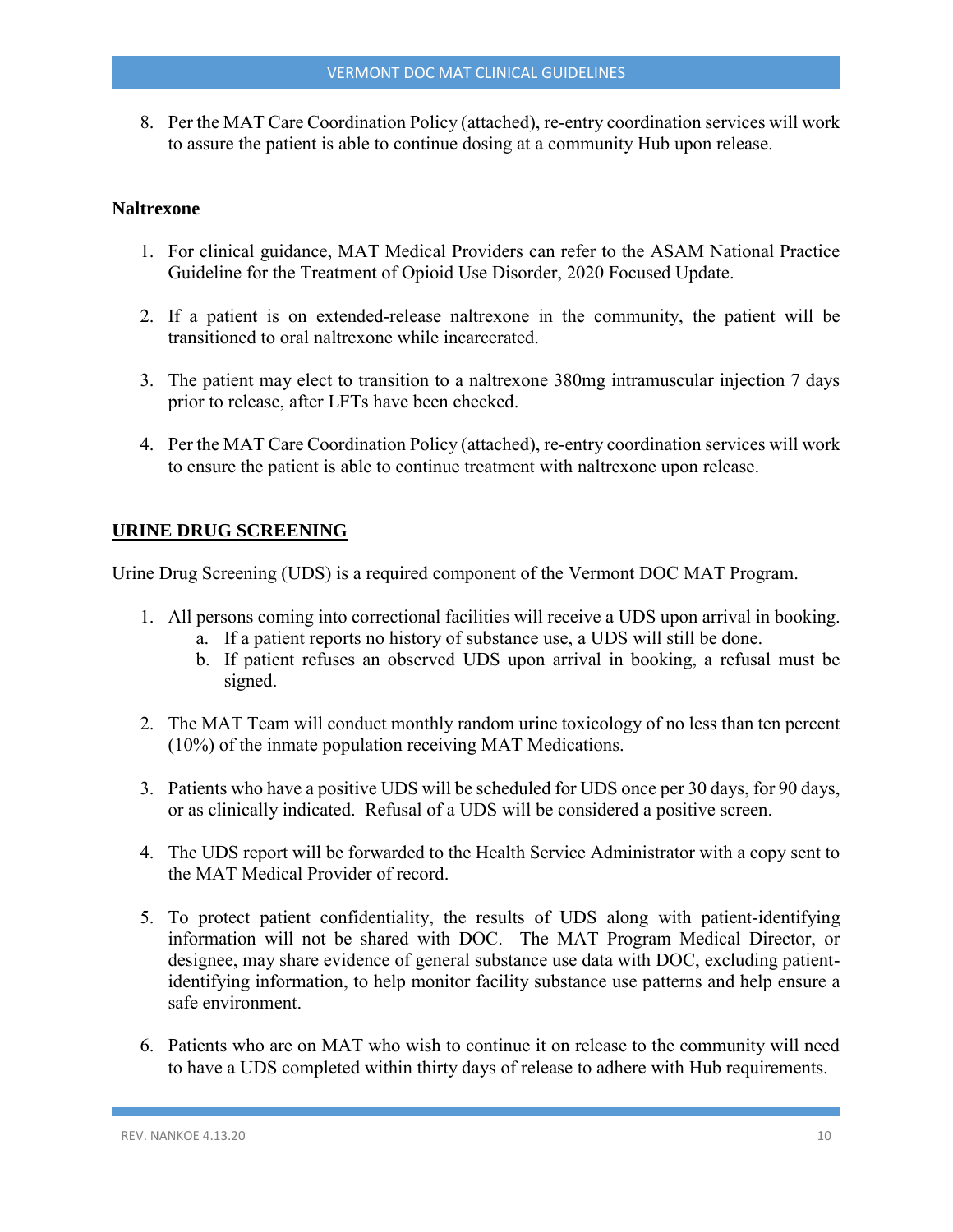7. Patients with a scheduled CIC, who have not had a UDS completed over the last thirty days, either random or scheduled, will have a UDS completed as part of the CIC visit.

# <span id="page-10-0"></span>**TREATMENT CHALLENGES**

If barriers to effective treatment arise, the MAT Team will meet with the patient for an evaluation, including a Functional Analysis (FA) and Cost-Benefit Analysis (CBA), which will be submitted to a MAT Medical Provider for review:

#### <span id="page-10-1"></span>**Unexpected Urine Drug Screen (UDS) result**

1. The MAT Team will meet with the patient to document the reason for the unexpected UDS result, and complete an FA and CBA. The MAT Team will submit a Treatment Adjustment Form to the MAT Medical Provider, who may modify the individualized treatment plan.

#### <span id="page-10-2"></span>**Missed medical and dosing appointments**

1. The MAT Team will meet with the patient to document the reason for the absence, and complete an FA and CBA. The MAT Team will submit a Treatment Adjustment Form. The MAT Medical Provider may modify the individualized treatment plan, particularly if there is a pattern of absences.

#### <span id="page-10-3"></span>**Suspected Diversion and Possession charges**

- 1. Buprenorphine diversion reports from the MAT medline:
	- a. The MAT Team will meet with the patient to complete an FA and CBA, discuss and document treatment implications, and submit a Treatment Adjustment Form.
	- b. The MAT Medical Provider may modify the individual treatment plan. Medications for withdrawal symptoms will be offered with any dose reduction.
	- c. In the event of multiple buprenorphine diversions (2 or more), the MAT Medical Provider will consult with the MAT Medical Director for referral to a higher level of care (the Hub) for treatment with methadone, or offering treatment with naltrexone.
- 2. Buprenorphine possession reports outside of the MAT medline:
	- a. Possession charges convey instability. The MAT Team will meet with the patient for an FA and CBA, and discuss and document treatment implications.
	- b. The MAT Medical Provider will be contacted to optimize the individual treatment plan. The medication may need to be changed if the behavior persists.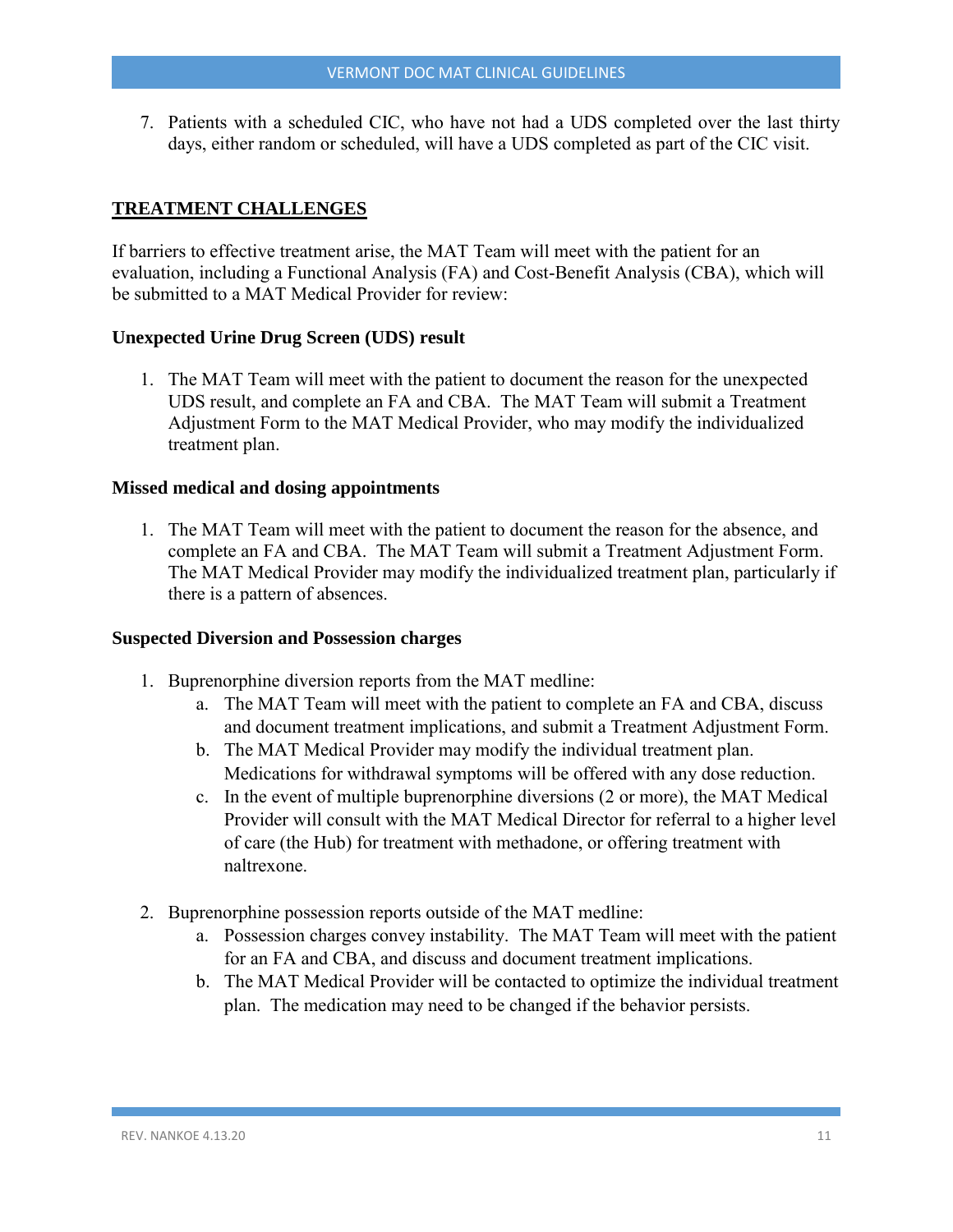- 3. Methadone diversions from the MAT medline, and methadone possession charges:
	- a. The MAT Team will meet with the patient for an FA and CBA, discuss and document treatment implications, and submit a Treatment Adjustment Form to the MAT Medical Director.
	- b. The MAT Team submits the DR report, FA and CBA to the home Hub Medical Director. The MAT Team facilitates an in-person, video, or telephone appointment between the patient and the home Hub Medical Provider.
	- c. If the Hub elects to taper the patient from methadone, they will provide the taper schedule and medications. Medications for withdrawal symptoms will be offered by the MAT Program. Treatment with naltrexone will be offered. Criteria for reinduction with methadone prior to release will be discussed with the Hub.

#### <span id="page-11-0"></span>**Threatening or aggressive behavior**

- 1. The MAT Team will work with the patient to de-escalate the situation.
- 2. The MAT Team will work with the aggrieved staff and patient to make a plan to repair the harm (do an FA and CBA, develop a plan to mitigate a future lapse in behavior, write a letter of apology, etc.).
- 3. To maintain safe and uninterrupted MAT Program services, security will be contacted to determine whether adjustments to security procedures are needed.
- 4. The MAT Medical Director and the DOC Director of Addiction Services and Mental Health will be notified.

#### <span id="page-11-1"></span>**Impairment**

- 1. If there is concern for patient impairment, an urgent assessment is necessary. A nurse will evaluate the patient at the location of their impaired state, if safely able to do so. Alternatively, the patient is brought to Health Services. The nurse will screen for objective signs of impairment using the Impairment Assessment Tool, which is completed in the medical record.
	- a. The examining nurse will immediately convey the results to the facility MAT Medical Provider, or alternatively the on-call MAT provider, for instructions. The plan will be documented in the medical record.
	- b. The home Hub will be notified of any incident involving a methadone patient in their care, prior to administration of the next dose of methadone. The plan will be documented in the medical record, and the MAT Medical Director notified.
	- c. The MAT Team will meet with patient for an FA, CBA, and to discuss treatment/recovery implications. The MAT Medical Provider may optimize the individual treatment plan.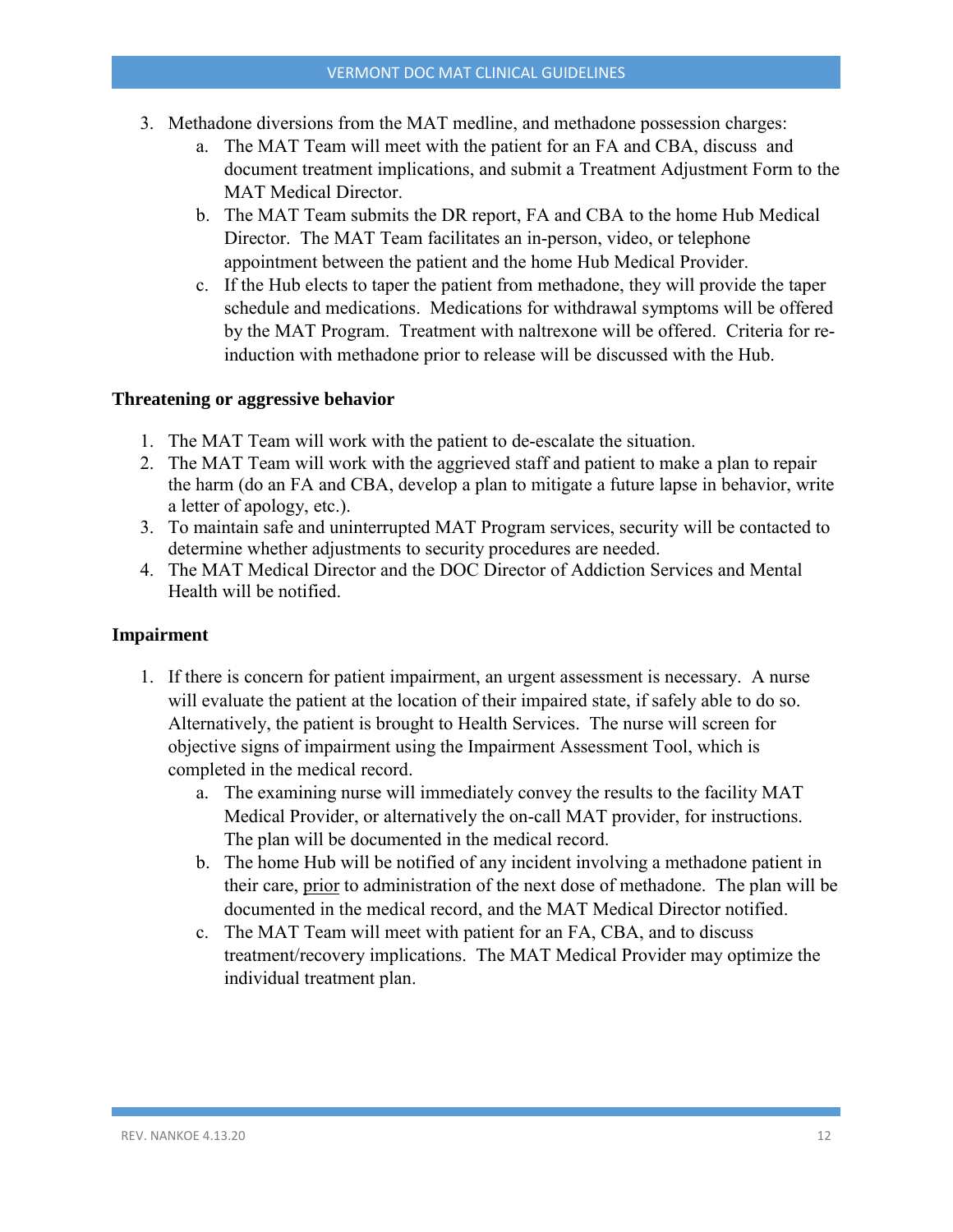#### <span id="page-12-0"></span>**VOLUNTARY TAPERS**

- 1. The MAT Team will meet with the patient to document the reason for the taper request, and to complete an FA and CBA.
- 2. The MAT Team will document that patient education has been provided conveying that the relapse rate is greater than 90% when stopping a first-line medication for OUD.
- 3. Buprenorphine tapers should be done as slow as possible (2mg/week or slower), though taper rates will be tailored to the patient and the specific clinical circumstances, with shared decision-making.
- 4. Methadone tapers are done in coordination with the home Hub.
- 5. The patient will be offered treatment with clonidine, hydroxyzine, loperamide, acetaminophen, and ibuprofen with any potential dose reductions

## <span id="page-12-1"></span>**PREGNANT PATIENTS**

The standard of care for pregnant patients with OUD is to provide buprenorphine or methadone as part of treatment. The treatment of pregnant women with OUD will be done in close consultation with the Comprehensive Obstetrics and Gynecology Services (COGS) Clinic at UVMMC. Pregnant women metabolize buprenorphine and methadone more quickly, particularly during the last several months of pregnancy, and this may affect the dose the patient requires.

- 1. In efforts to minimize adverse outcomes to the fetus, pregnant patients with OUD not currently in treatment will be prioritized for induction with an opioid agonist or partial agonist, in close consultation with the COGS Clinic.
- 2. Pregnancy is a particularly risky time to consider tapering from methadone or buprenorphine, or to switch between these medications, as it may result in miscarriage. When a pregnant patient desires to do so, it will be done in close consultation with the COGS Clinic and Hub, if appropriate, and the patient will need to sign documentation that the taper is against medical advice.
- 3. Patients will be regularly monitored for signs of dose inadequacy via regular facility medical provider visits, COGS clinic appointments, and the established sick call process.
	- a. The dosage of buprenorphine for pregnant may be increased above 16mg, not to exceed 24mg, at the recommendation of the COGS Clinic, or with approval from the MAT Medical Director. After delivery, the aim is to gradually and compassionately adjust the buprenorphine dose back to the pre-pregnancy dose.
	- b. When symptoms of methadone dose inadequacy are reported, care will be coordinated with the home Hub. After delivery, close communication with the